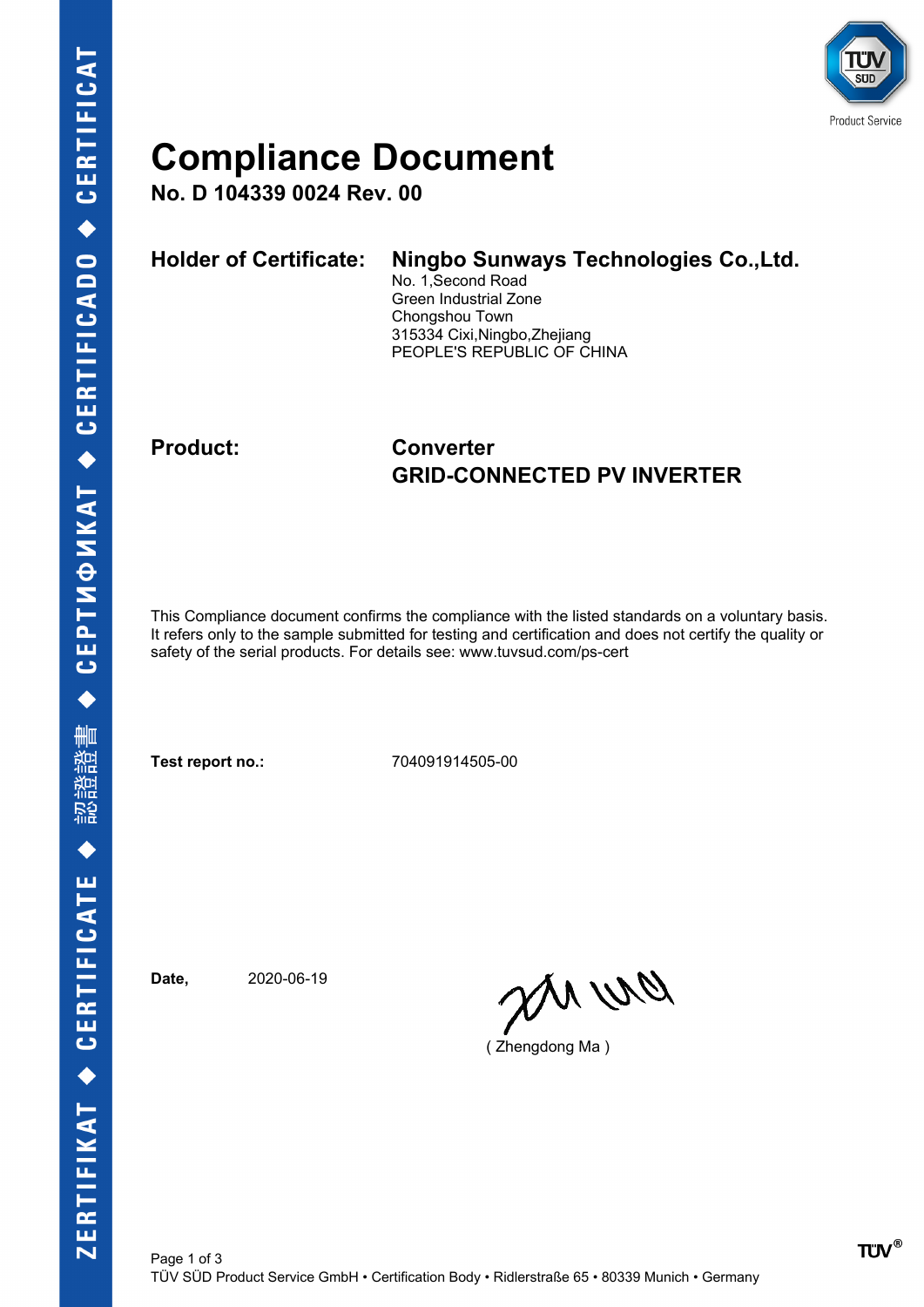

## **Compliance Document**

**No. D 104339 0024 Rev. 00**

#### **Model(s): STS-3KTL, STS-3.6KTL, STS-4.2KTL, STS-4.6KTL, STS-5KTL, STS-6KTL.**

### **Parameters:**

| Model Name                      | STS-3KTL                         | STS-3.6KTL | STS-4.2KTL |  |  |
|---------------------------------|----------------------------------|------------|------------|--|--|
| PV input ratings                |                                  |            |            |  |  |
| D.C. Max. input voltage         | 600V                             | 600V       | 600V       |  |  |
| D.C. MPPT voltage range         | 100-550V                         | 100-550V   | 100-550V   |  |  |
| D.C. Max. input current         | 12.5/12.5A                       | 12.5/12.5A | 12.5/12.5A |  |  |
| <b>Isc PV</b>                   | 15/15A                           | 15/15A     | 15/15A     |  |  |
| AC output ratings               |                                  |            |            |  |  |
| A.C. Output rated voltage       | 230V                             | 230V       | 230V       |  |  |
| A.C. Output rated frequency     | 50Hz                             | 50Hz       | 50Hz       |  |  |
| A.C. Output rated power         | 3000W                            | 3600W      | 4200W      |  |  |
| A.C. Output Max. apparent power | 3300VA                           | 3960VA     | 4600VA     |  |  |
| A.C. Output Rated current       | 13A                              | 15.7A      | 18.3A      |  |  |
| A.C. Output Max. current        | 15A                              | 18A        | 21A        |  |  |
| Power factor                    | 0.8 leading0.8 lagging           |            |            |  |  |
| <b>Protection class</b>         |                                  |            |            |  |  |
| Ingress protection              | IP <sub>65</sub>                 |            |            |  |  |
| Overvoltage category            | II(PV), III(MAINS)               |            |            |  |  |
| Operating temperature range     | $-30^{\circ}$ C $ +60^{\circ}$ C |            |            |  |  |
| Operating altitude              | 3000m                            |            |            |  |  |
| Inverter topology               | Non-isolated                     |            |            |  |  |